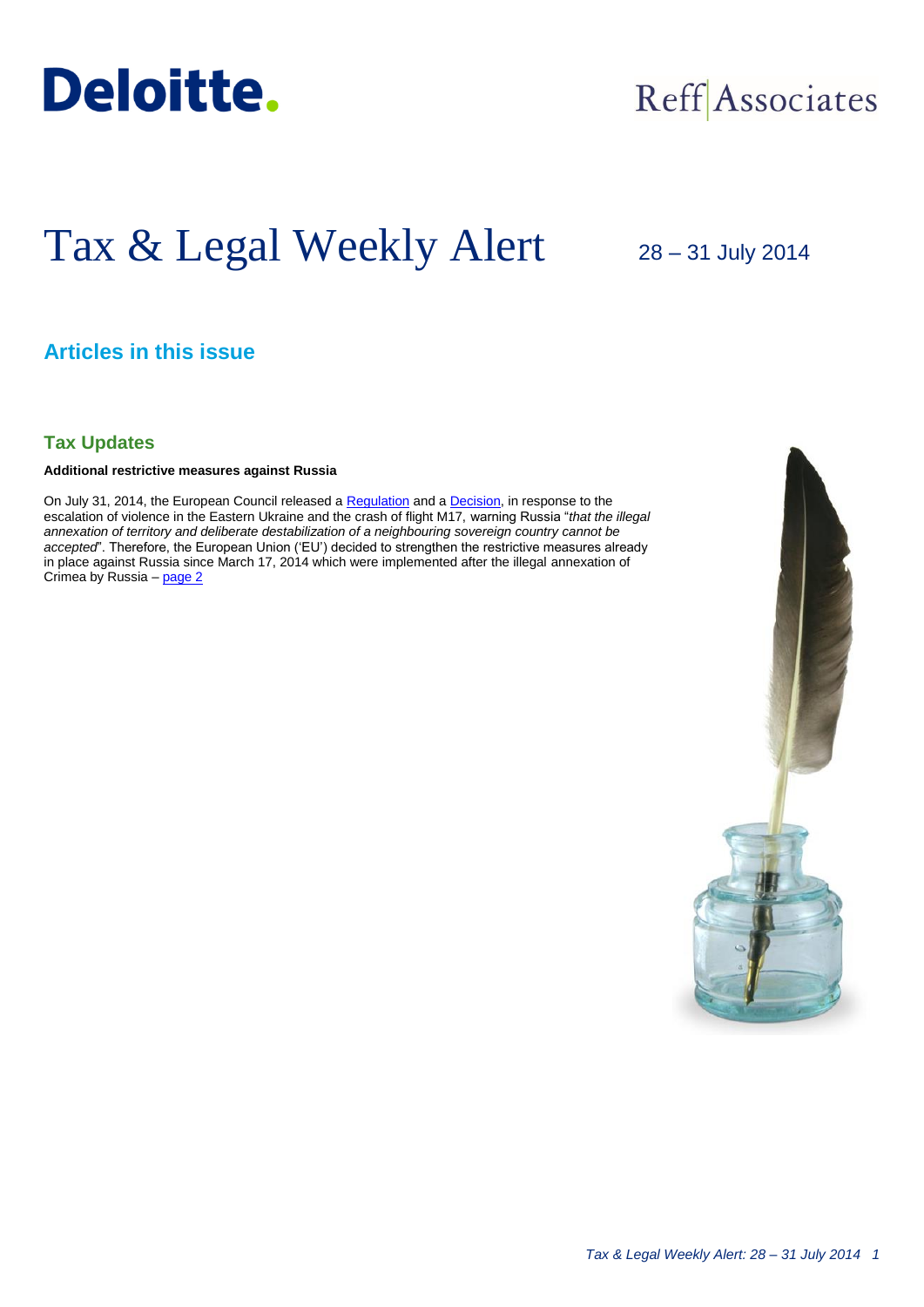## **Additional restrictive measures against Russia**

On July 31, 2014, the European Council released a [Regulation](http://eur-lex.europa.eu/legal-content/EN/TXT/PDF/?uri=OJ:JOL_2014_229_R_0001&from=RO) and a **Decision**, in response to the escalation of violence in the Eastern Ukraine and the crash of flight M17, warning Russia "*that the illegal annexation of territory and deliberate destabilization of a neighbouring sovereign country cannot be accepted*". Therefore, the European Union ('EU') decided to strengthen the restrictive measures already in place against Russia since March 17, 2014 which were implemented after the illegal annexation of Crimea by Russia.

### **New restrictive measures**

Besides an increase in the list of Russian nationals and entities which are now subject to an asset freeze and / or visa ban, the reinforced restrictive measures targets the Russian financial, military- and energy sectors and:

- 1. establish an export ban for dual use goods (as listed in Annex 1 of [Regulation 428/2009\)](http://eur-lex.europa.eu/legal-content/EN/TXT/PDF/?uri=CELEX:02009R0428-20120615&qid=1407147823932&from=RO) for military end users and end uses, denying all exports of dual use goods intended for military purposes or entities;
- 2. restrict Russian access to certain sensitive technologies that can be used in the energy sector;
- 3. impose an embargo on trade in arms and related material from / to Russia. This embargo will cover all items on the EU [common military list;](http://eur-lex.europa.eu/legal-content/EN/TXT/PDF/?uri=CELEX:52014XG0409%2801%29&from=EN)
- 4. limit access to EU markets for Russian state-owned financial institutions, their subsidiaries and those acting on their behalf.

The abovementioned measures have already been formally adopted by the European Council and have entered into force on August 1, 2014. The impact of the restrictive measures will be assessed before 31 October 2014 and can be adjusted accordingly if necessary.

## **What does it mean for you?**

Besides impacting Russian industries, the restrictive measures will also severely impact EU companies that export to Russia or provide services to Russian companies, especially when they are trading with Russian companies in the energy sector.

Although the restrictive measures are not intended to affect the exports of dual-use goods and technology for non-military use and / or for non-military end-users, it can be expected that the competent authorities will closely monitor all exports to Russia. The expanded monitoring of the goods in combination with the increased screening of the intended 'end-use' and 'end-users', will likely increase the administrative burden for companies (e.g. when requesting export licenses), but can also lead to additional controls from the respective customs authorities of 'normal' shipments intended for Russia, potentially resulting in delays.

In addition, the export of certain energy industry related 'sensitive' goods and technology to Russia will now require a prior authorisation by the competent authorities in the individual Member States. In certain cases, an export license will be denied when products are destined for certain energy projects in Russia, such as projects related to shale oil and deep water oil exploration and production.

The restrictive measures apply to all companies and organisations incorporated within the EU, whether or not they are in the EU, and include branches of EU companies in third countries.

### <span id="page-1-0"></span>**What to do?**

As a result of the aforementioned restrictive measures, companies should reassess their existing export control programs and / or considered sales or shipments to Russia in order to limit their exposure. In order to avoid exposure and to evaluate the required administrative measures, it is essential to assess whether or not the respective goods are dual use, which party will be the end-user and what the intended end-use will be. Additionally, companies should take potential delays into consideration for future shipments to Russia.

#### **Should you have any questions please do not hesitate to contact us:**

**[Pieter Wessel](mailto:pwessel@deloittece.com) Partner** +40 21 207 52 42

**[Mihai Petre](mailto:mipetre@deloittece.com)** Senior Manager +40 21 207 53 44